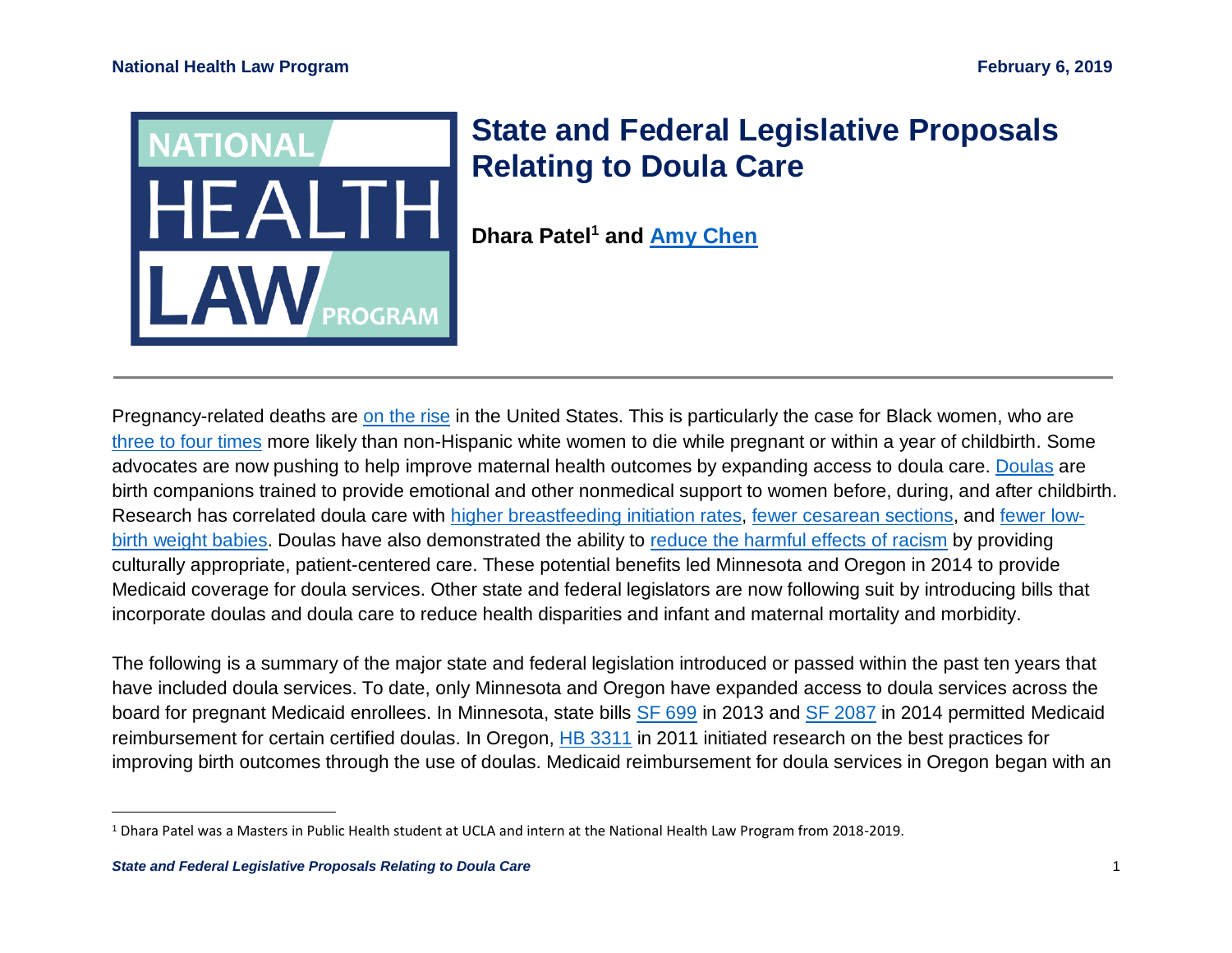## **National Health Law Program <b>February 6, 2019** The Superior Science of the Superior Science of Technical Science of Technical Science of Technical Science of Technical Science of Technical Science of Technical Science of

[administrative rule.](https://www.oregon.gov/oha/HSD/OHP/Tools/Oregon%20Medicaid%20reimbursement%20for%20doula%20services.pdf) Both were eventually incorporated into Medicaid State Plan Amendments: [Minnesota in 2014](https://www.medicaid.gov/State-resource-center/Medicaid-State-Plan-Amendments/Downloads/MN/MN-14-007.pdf) and [Oregon in 2017.](https://www.medicaid.gov/State-resource-center/Medicaid-State-Plan-Amendments/Downloads/OR/OR-17-0006.pdf) Many of these bills have increased access to doulas for incarcerated women by allowing doulas to provide prenatal and childbirth services to incarcerated women. These bills, however, typically require incarcerated women to pay for these services, which limits their impact.

For more information on this topic, please see the following National Health Law Program resources:

- [Routes to Success for Medicaid Coverage of Doula Care](https://healthlaw.org/resource/routes-to-success-for-medicaid-coverage-of-doula-care/)
- [Maternal Mortality Review Committees: Step-by-Step Analysis and Action](https://www.networkforphl.org/_asset/bytdhv/MMRC-Issue-Brief-PFDEL_DY.pdf)
- [Using the Affordable Care Act and Other Opportunities to Address](https://healthlaw.org/resource/using-the-affordable-care-act-and-other-opportunities-to-address-maternal-mortality/) Maternal Mortality

|             | <b>STATE BILLS PASSED AND SIGNED INTO LAW</b>                                                                                   |                                                       |              |             |                                                                                                                                                                                                                                                                                                                                                                                                                                                                                                    |
|-------------|---------------------------------------------------------------------------------------------------------------------------------|-------------------------------------------------------|--------------|-------------|----------------------------------------------------------------------------------------------------------------------------------------------------------------------------------------------------------------------------------------------------------------------------------------------------------------------------------------------------------------------------------------------------------------------------------------------------------------------------------------------------|
| BILL#       | <b>NAME</b>                                                                                                                     | <b>AUTHOR(S)</b>                                      | <b>STATE</b> | <b>YEAR</b> | <b>MAJOR POINTS OF LEGISLATION</b>                                                                                                                                                                                                                                                                                                                                                                                                                                                                 |
| HF.<br>1760 | NOTE: no title,<br>description is the<br>following<br><b>Health and Human</b><br>Services policy<br>provisions<br>modifications | Rep. Paul<br>Thissen $(DFL2)$<br>and Cy Thao<br>(DFL) | Minnesota    | 2009        | Modified continuing care provisions, data<br>$\bullet$<br>management, care facility contracts and reporting<br>requirements, and reimbursement schemes<br>Changed the definition of doula services from<br>support during pregnancy, labor, and postpartum to<br>continuous support during labor and intermittently<br>during the prenatal and postpartum periods<br>Added the International Center for Traditional<br>$\bullet$<br>Childbearing as an organization that could "certify"<br>doulas |
|             |                                                                                                                                 |                                                       |              |             | NOTE: The parallel Senate bill is SF 1526, Continuing<br>care provisions modifications; medical assistance (MA),<br>nursing facilities and data management modifications,<br>authored by Sen. Tony Lourey (DFL)                                                                                                                                                                                                                                                                                    |

<sup>2</sup> DFL is the Democratic-Farmer-Labor Party of Minnesota.

 $\overline{a}$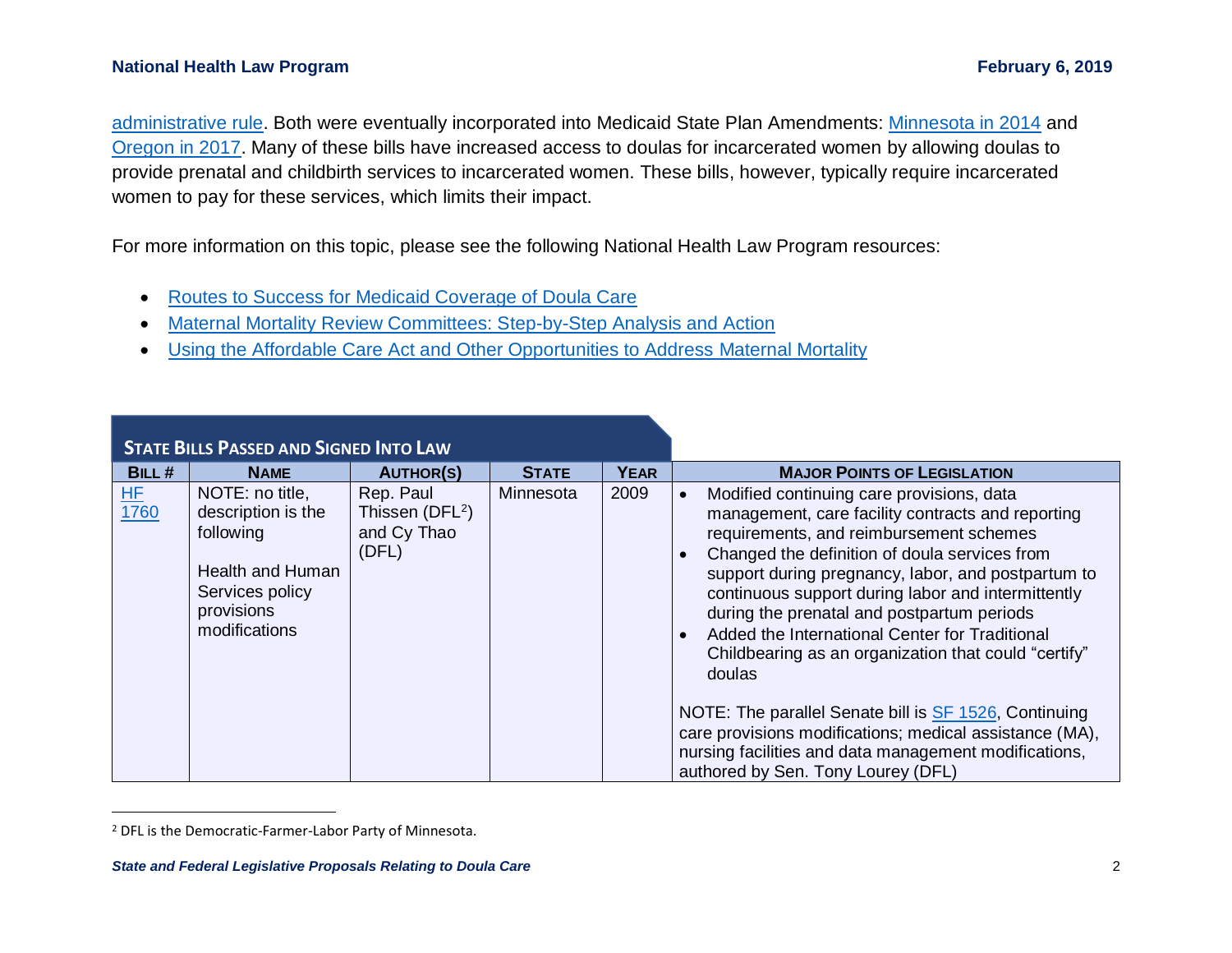| <b>SF 699</b>     | NOTE: no title,<br>description is the<br>following<br>Doula services<br>medical<br>assistance (MA)<br>coverage<br>requirement  | Sen. Sandra<br>Pappas (DFL)                                                                                                              | Minnesota | 2013 | Required inclusion of doula services from a certified<br>$\bullet$<br>doula in Medicaid covered medical services<br>Defined doula services as childbirth education and<br>$\bullet$<br>support services, including emotional and physical<br>support provided during pregnancy, labor, birth, and<br>postpartum<br>NOTE: The parallel House bill is HF 768, Medical<br>assistance required to cover doula services, authored by<br>Rep. Carolyn Laine (DFL), Rep. Kathy Lohmer (R), Rep.<br>Tina Liebling (DFL), Rep. Susan Allen (DFL), Rep. Jim<br>Abeler (R), Rep. Karen Clark (DFL), Rep. JoAnn Ward<br>(DFL), Rep. Will Morgan (DFL), Rep. Mary Franson (R),<br>and Rep. Mike Freiberg (DFL)                       |
|-------------------|--------------------------------------------------------------------------------------------------------------------------------|------------------------------------------------------------------------------------------------------------------------------------------|-----------|------|-------------------------------------------------------------------------------------------------------------------------------------------------------------------------------------------------------------------------------------------------------------------------------------------------------------------------------------------------------------------------------------------------------------------------------------------------------------------------------------------------------------------------------------------------------------------------------------------------------------------------------------------------------------------------------------------------------------------------|
| <b>SF</b><br>2087 | NOTE: no title,<br>description is the<br>following<br><b>Omnibus Health</b><br>and Human<br>Services policy bill               | Sen. Kathy<br>Sheran (DFL)                                                                                                               | Minnesota | 2014 | Modified and adjusted current healthcare and public<br>health law to better serve state residents<br>Added Commonsense Childbirth, Inc. as an<br>$\bullet$<br>organization that could "certify" doulas<br>NOTE: the parallel House bill is HF 2402, authored by<br>Rep. Tina Liebling (DFL) and Rep. Nick Zerwas (R)                                                                                                                                                                                                                                                                                                                                                                                                    |
| <b>SF</b><br>2423 | NOTE: no title,<br>description is the<br>following<br>Pregnancy and<br>childbirth needs<br>related to<br>incarcerated<br>women | Sen. Barb<br>Goodwin (DFL),<br><b>Tony Lourey</b><br>(DFL), Julie<br>Rosen (R),<br>Alice Johnson<br>(DFL), and<br>Sandra Pappas<br>(DFL) | Minnesota | 2014 | Limits the use of restraints and provides appropriate<br>$\bullet$<br>treatments and accommodations if incarcerated<br>woman is pregnant<br>Allows pregnant inmates to use doula services as<br>$\bullet$<br>long as correctional facility does not pay for it or if the<br>inmate pays for these services<br>Forms an advisory committee, which includes doula<br>$\bullet$<br>representation, to identify evidence-based practices<br>for incarcerated pregnant women and report these<br>findings to the senate and house of representatives<br>NOTE: the parallel House bill is HF 2833, Incarcerated<br>women needs addressed relating to pregnancy and<br>childbirth, authored by Rep. Carolyn Laine (DFL), Linda |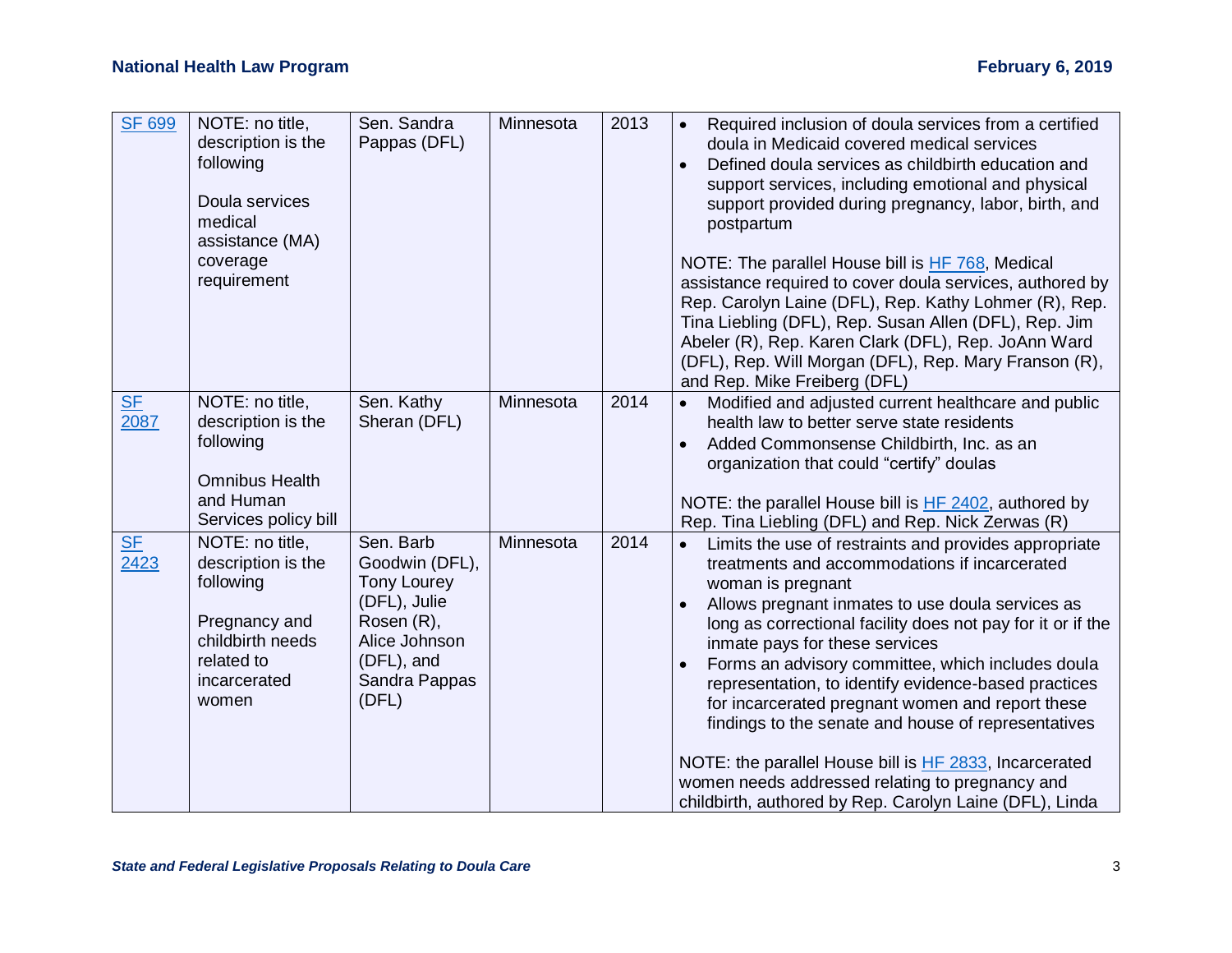|                   |                                                                                                                                                                                                                                                  |                                                                              |           |      | Slocum (DFL), Phyllis Kahn (I), Connie Bernardy (DFL),<br>Raymond Dehn (DFL), and Ryan Winkler (DFL)                                                                                                                                                                                                                                                                                     |
|-------------------|--------------------------------------------------------------------------------------------------------------------------------------------------------------------------------------------------------------------------------------------------|------------------------------------------------------------------------------|-----------|------|------------------------------------------------------------------------------------------------------------------------------------------------------------------------------------------------------------------------------------------------------------------------------------------------------------------------------------------------------------------------------------------|
| <b>SF 878</b>     | NOTE: no title,<br>description is the<br>following<br>Omnibus public<br>safety finance and<br>policy bill                                                                                                                                        | Sen. Ron Latz<br>(DFL)                                                       | Minnesota | 2015 | Changes provisions and finances relevant to crime,<br>$\bullet$<br>safety, courts, controlled substances, and disaster<br>assistance<br>Awards \$30,000 in grants to non-profit organizations<br>to provide doula services in correctional facilities<br>NOTE: the parallel House bill is HF 849, Omnibus public<br>safety finance and policy bill, authored by Rep. Tony<br>Cornish (R) |
| <b>HB</b><br>3393 | NOTE: no title,<br>description is the<br>following<br>An act relating to<br>prisons and<br>reformatories;<br>directing penal<br>institutions,<br>detention centers<br>and jails to use<br>least restrictive<br>restraints on<br>pregnant inmates | Rep. Regina<br>Goodwin (D)<br>and Sen. AJ<br>Griffin (R)                     | Oklahoma  | 2018 | Increases protections for pregnant inmates by<br>$\bullet$<br>prohibiting unnecessary restraints and restraints<br>during labor<br>Provides access to doula care services during labor<br>$\bullet$<br>as long as correctional facility does not pay for it                                                                                                                              |
| HB<br>3311        | NOTE: no title,<br>description is the<br>following<br>Relating to birth<br>outcomes; and<br>declaring an<br>emergency                                                                                                                            | Rep. Tina Kotek<br>(D) and Lew<br>Frederick (D),<br>Sen. Chip<br>Shields (D) | Oregon    | 2011 | Required Oregon Health Authority to explore ways to<br>use doulas to improve birth outcomes for women who<br>face disproportionately greater risk of poor birth<br>outcomes and to report to legislative committees in<br>February 2012                                                                                                                                                  |
| <b>HB</b><br>3650 | NOTE: no title,<br>description is the<br>following                                                                                                                                                                                               | <b>Joint Special</b><br>Committee on                                         | Oregon    | 2011 | Requires Oregon Health Authority to develop<br>$\bullet$<br>proposals on coordinated care organization<br>qualification criteria, a global budgeting process,                                                                                                                                                                                                                            |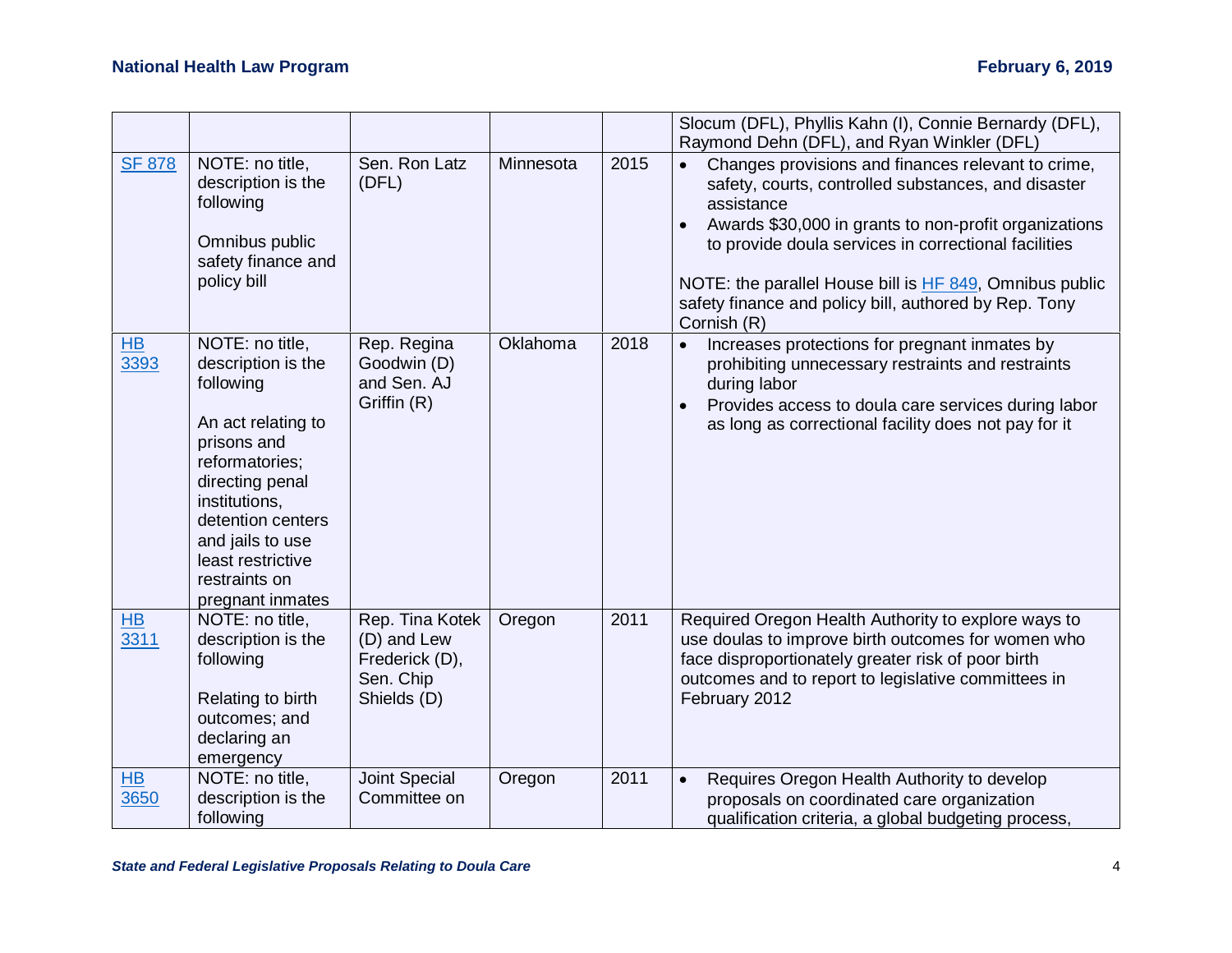|           |                     | <b>Health Care</b> |            |      | reducing healthcare costs, and other processes                                                                     |
|-----------|---------------------|--------------------|------------|------|--------------------------------------------------------------------------------------------------------------------|
|           | Relating to health; | Transformation     |            |      | integral to coordinated care organizations                                                                         |
|           | appropriating       |                    |            |      | Requires Medicaid enrollees to have access to                                                                      |
|           | money; and          |                    |            |      | Traditional Health Workers (THW)                                                                                   |
|           | declaring an        |                    |            |      |                                                                                                                    |
|           | emergency           |                    |            |      | NOTE: After the passage of HB 3311, the bill created                                                               |
|           |                     |                    |            |      | the opportunity for doulas to be reimbursed as THW.                                                                |
|           |                     |                    |            |      | This administrative rule allowed doulas to be minimally                                                            |
|           |                     |                    |            |      | reimbursed for their services during a patient's childbirth                                                        |
|           |                     |                    |            |      | in 2014. Oregon then submitted a Medicaid State Plan                                                               |
|           |                     |                    |            |      | Amendment (SPA) which defined doulas as a                                                                          |
|           |                     |                    |            |      | preventative service rather than a traditional, non-                                                               |
|           |                     |                    |            |      | licensed health worker. The SPA was approved in 2017                                                               |
|           |                     |                    |            |      | and allowed doulas to receive higher reimbursement                                                                 |
|           |                     |                    |            |      | rates for their services.                                                                                          |
| <b>HB</b> | NOTE: no title,     | Rep. Tina Kotek    | Oregon     | 2017 | Directs Oregon Health Authority, in coordination with<br>$\bullet$                                                 |
| 2015      | description is the  | (D) and Mitch      |            |      | Traditional Health Workers Commission, to biennially                                                               |
|           | following           | Greenlick (D),     |            |      | review, and revise if necessary, the reimbursement                                                                 |
|           |                     | Sen. Lew           |            |      | rates for doulas                                                                                                   |
|           | Relating to doulas  | Frederick (D)      |            |      | Facilitates direct payments to doulas<br>$\bullet$                                                                 |
|           |                     |                    |            |      | Requires coordinated care organizations to provide<br>$\bullet$                                                    |
|           |                     |                    |            |      | information on doulas to patients                                                                                  |
|           |                     |                    |            |      | Requires the government to develop a website to                                                                    |
|           |                     |                    |            |      | provide information on the distribution and availability                                                           |
| <b>HB</b> | NOTE: no title,     | Rep. Richard       |            | 2018 | of doulas in Oregon                                                                                                |
| 2016      | description is the  | DeBolt (R),        | Washington |      | Requires jails to provide incarcerated women access<br>$\bullet$<br>to doulas or midwives                          |
|           | following           | Dave Hayes         |            |      |                                                                                                                    |
|           |                     | (R), Derek         |            |      | Requires jails to provide doulas and midwives with<br>$\bullet$<br>inmate healthcare info if the inmate authorizes |
|           | Concerning          | Stanford (D),      |            |      | disclosure and facilities necessary to perform                                                                     |
|           | midwifery and       | Beth Doglio (D),   |            |      | services                                                                                                           |
|           | doula services for  | and Dick Muri      |            |      | Does not require the government or correctional<br>$\bullet$                                                       |
|           | incarcerated        | (R)                |            |      | facility to pay for these services                                                                                 |
|           | women               |                    |            |      |                                                                                                                    |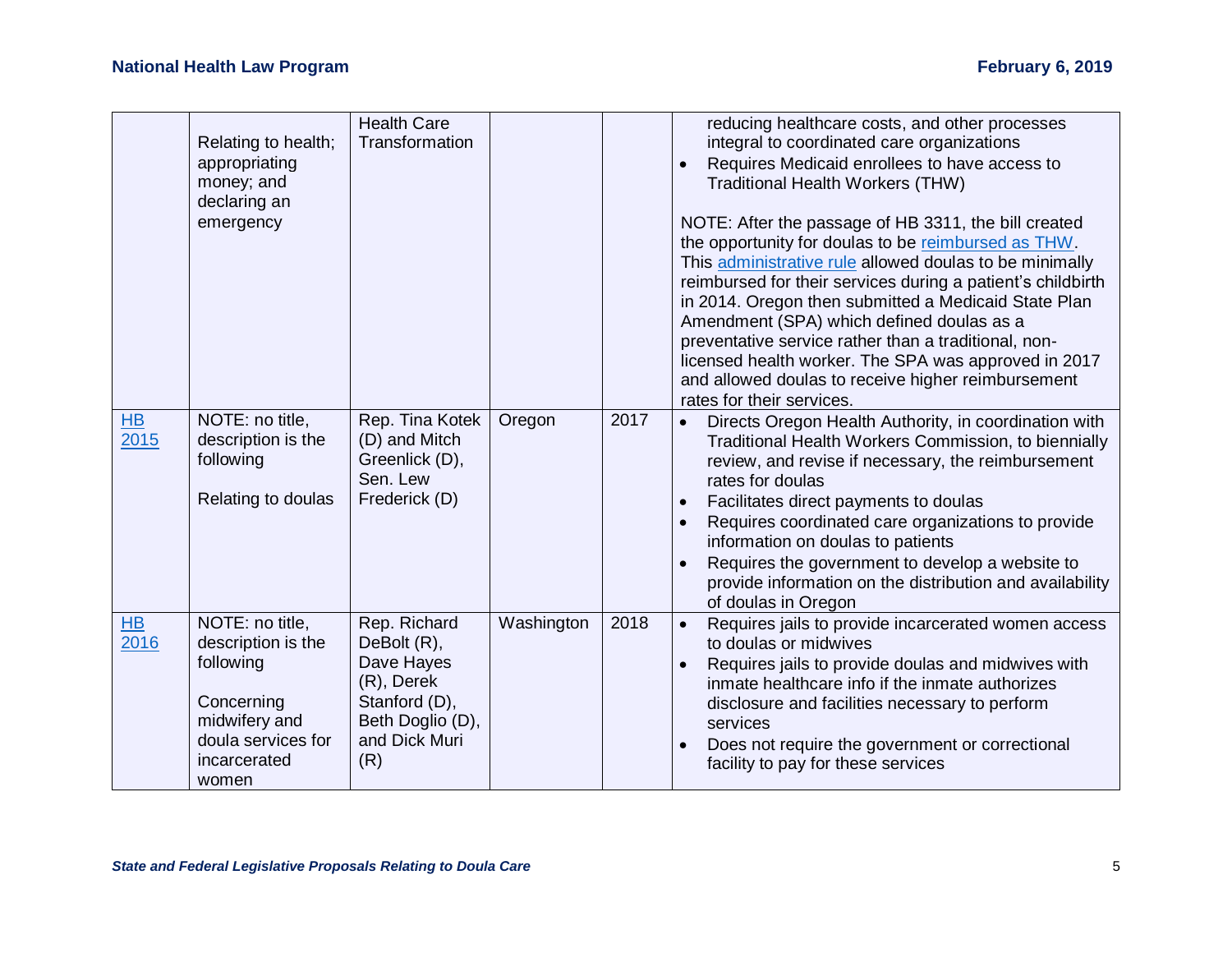a sa kabila sa kasang sa kalawang sa kasang sa kasang sa kasang sa kasang sa kasang sa kasang sa kasang sa kas

| <b>STATE BILLS THAT WERE INTRODUCED BUT HAVE NOT PASSED</b> |                                                                                                                                               |                                                                                                        |                      |             |                                                                               |                                                                                                                                                                                                                                                                                                                                                                                                                                                                                                                       |  |  |  |
|-------------------------------------------------------------|-----------------------------------------------------------------------------------------------------------------------------------------------|--------------------------------------------------------------------------------------------------------|----------------------|-------------|-------------------------------------------------------------------------------|-----------------------------------------------------------------------------------------------------------------------------------------------------------------------------------------------------------------------------------------------------------------------------------------------------------------------------------------------------------------------------------------------------------------------------------------------------------------------------------------------------------------------|--|--|--|
| BILL#                                                       | <b>NAME</b>                                                                                                                                   | <b>AUTHOR(S)</b>                                                                                       | <b>STATE</b>         | <b>YEAR</b> | <b>STATUS</b>                                                                 | <b>MAJOR POINTS OF LEGISLATION</b>                                                                                                                                                                                                                                                                                                                                                                                                                                                                                    |  |  |  |
| $SF$<br>1275                                                | NOTE: no title,<br>description is the<br>following<br>Doula services<br>medical<br>assistance (MA)<br>reimbursement<br>rates<br>establishment | Sen. Jim Abeler<br>(R) and Sen.<br>Scott Jensen (R)                                                    | Minnesota            | 2017        | Amended and<br>laid over                                                      | Increases budget for doula care<br>services<br>After July 1, 2017, payments will be \$47<br>$\bullet$<br>per prenatal or postpartum visit, up to a<br>total of six visits, and \$488 for attending<br>and providing doula services at a birth<br>NOTE: the parallel House bill is HF 2178,<br>Doula services medical assistance<br>reimbursement rates established, authored<br>by Rep. Tama Theis (R), Roz Peterson (R),<br>Jennifer Schultz (DFL), Liz Olson (DFL),<br>Josh Heintzeman (R), and Dave Pinto<br>(DFL) |  |  |  |
| A644                                                        | NOTE: no title,<br>description is the<br>following<br>An act<br>concerning<br>maternal care<br>and mortality                                  | Assemblyman<br>David Wolfe (R)<br>and Gregory<br>Mcguckind (R)                                         | <b>New</b><br>Jersey | 2018        | <b>Referred to</b><br>Assembly<br>Women and<br>Children<br>Committee          | Establishes certain best practices for<br>$\bullet$<br>maternal care and establishes Maternal<br><b>Mortality Review Commission to</b><br>annually review maternal death rates<br>and their causes<br>Promotes better integration of doula<br>services within the maternal health care<br>team                                                                                                                                                                                                                        |  |  |  |
| A1662                                                       | NOTE: no title,<br>description is the<br>following<br>An act<br>concerning<br>Medicaid<br>Coverage for<br><b>Doula Care</b>                   | Assemblywoman<br>Eliana Marin (D),<br>Angelica Jimenez<br>$(D)$ , and<br><b>Shavonda Sumter</b><br>(D) | <b>New</b><br>Jersey | 2018        | Reported and<br><b>Referred to</b><br>Assembly<br>Appropriations<br>Committee | Includes "doula services" as a form of<br>$\bullet$<br>"comprehensive maternity services"<br>under Medicaid                                                                                                                                                                                                                                                                                                                                                                                                           |  |  |  |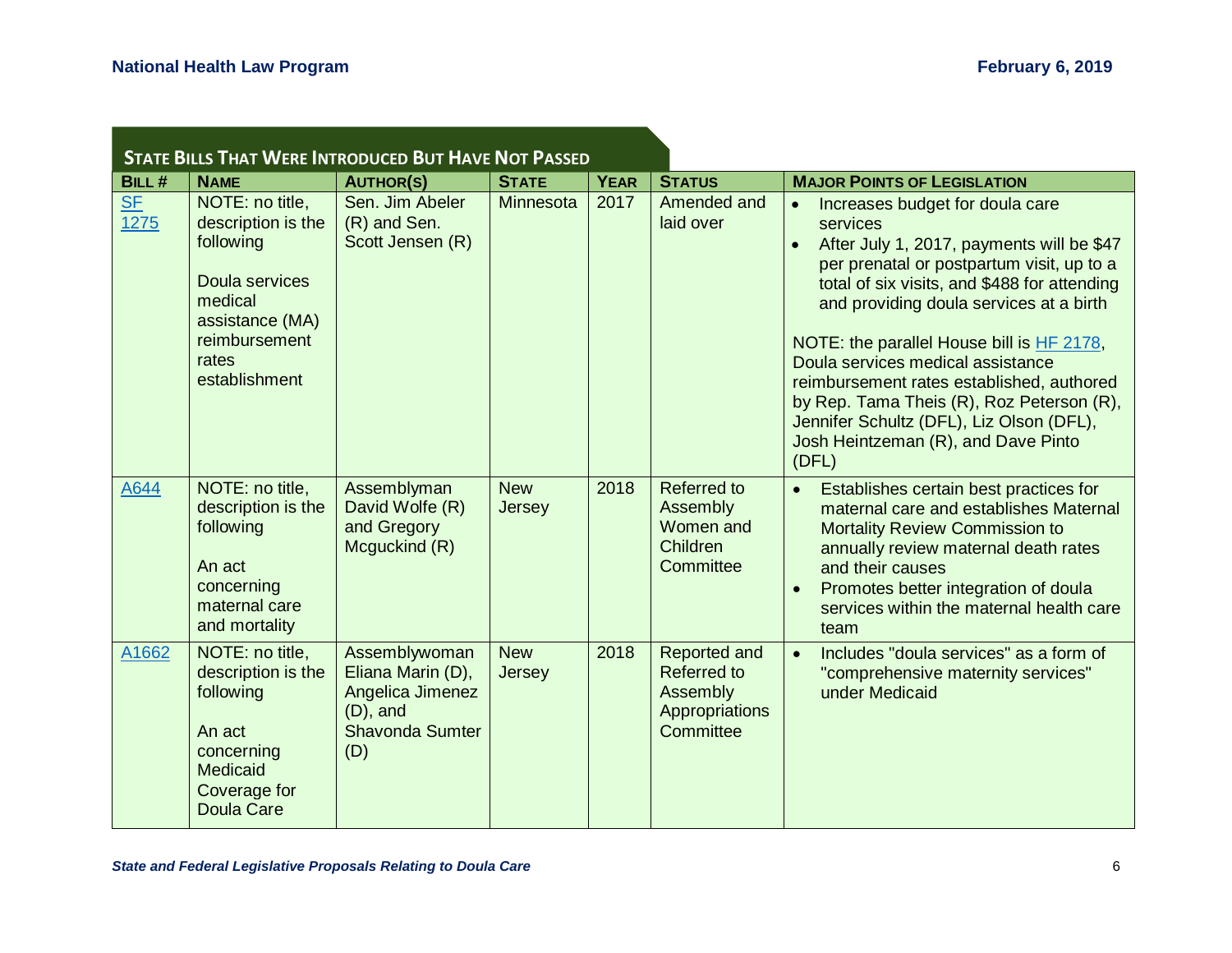| A10504 | NOTE: no title,<br>description is the<br>following<br>An act to amend<br>the social<br>services law, in<br>relation to<br>including doulas<br>as medical<br>services<br>providers for<br>Medicaid<br>recipients                                             | Assemblywoman<br>Michaelle C.<br>Solages (D) | <b>New York</b> | 2018 | Referred to the<br>Committee on<br><b>Health</b>    | Allows Medicaid patients to use doulas<br>$\bullet$<br>as medical service providers<br>Requires commissioner of health to<br>$\bullet$<br>include doulas as a covered service<br>under Medicaid and secure federal<br>Medicaid funding for doula care |
|--------|-------------------------------------------------------------------------------------------------------------------------------------------------------------------------------------------------------------------------------------------------------------|----------------------------------------------|-----------------|------|-----------------------------------------------------|-------------------------------------------------------------------------------------------------------------------------------------------------------------------------------------------------------------------------------------------------------|
| A10505 | NOTE: no title,<br>description is the<br>following<br>An act to amend<br>the insurance<br>law, in relation to<br>requiring health<br>insurance<br>policies to<br>include coverage<br>for doula<br>services as<br>required<br>coverage for<br>maternity care | Assemblywoman<br>Michaelle C.<br>Solages (D) | <b>New York</b> | 2018 | Referred to<br>Committee on<br><b>Insurance</b>     | Requires health insurance policies to<br>$\bullet$<br>cover doula services<br>Defines doula services as required<br>$\bullet$<br>maternity care coverage                                                                                              |
| A11147 | NOTE: no title,<br>description is the<br>following<br>An act to amend<br>the public health                                                                                                                                                                  | Assemblymember<br>Amy Paulin (D)             | <b>New York</b> | 2018 | <b>Referred to</b><br>Committee on<br><b>Health</b> | Creates requirements for doulas to be<br>$\bullet$<br>acknowledged as "certified doulas"<br>Allows only certified doulas to provide<br>doula services                                                                                                 |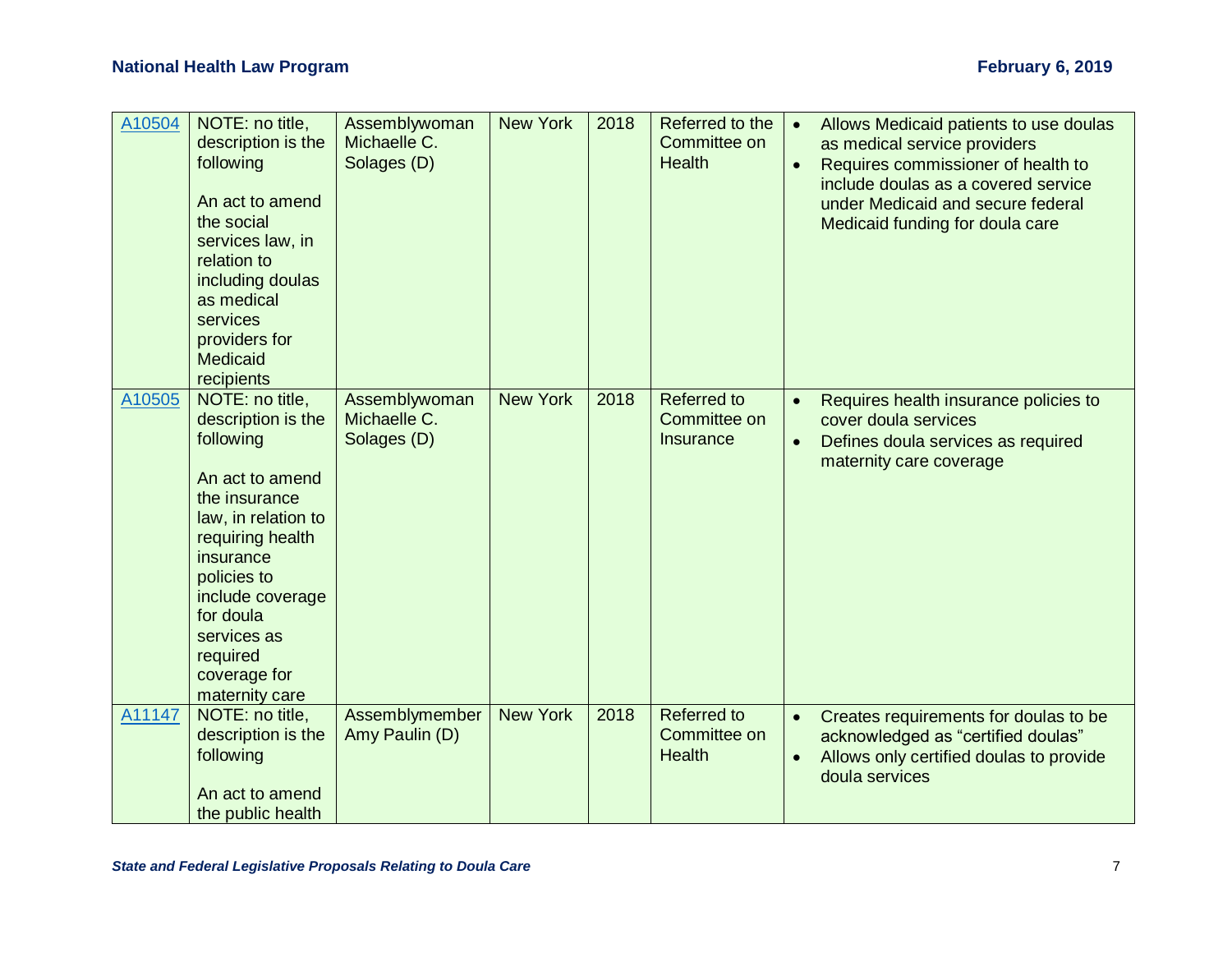|               | law, in relation to<br>professional<br>certification of<br>doulas                                                                                            |                                                                                                    |           |      |                                                       |                                                                                                                                                                                                                                                                                                                                                                                                                                                                                  |
|---------------|--------------------------------------------------------------------------------------------------------------------------------------------------------------|----------------------------------------------------------------------------------------------------|-----------|------|-------------------------------------------------------|----------------------------------------------------------------------------------------------------------------------------------------------------------------------------------------------------------------------------------------------------------------------------------------------------------------------------------------------------------------------------------------------------------------------------------------------------------------------------------|
| H.628         | NOTE: no title,<br>description is the<br>following<br>An act relating to<br>Medicaid<br>coverage for<br>doula services                                       | Rep. Barbara<br>Rachelson (D)<br>and Teo Zagar<br>(D)                                              | Vermont   | 2016 | Referred to the<br>Committee on<br><b>Health Care</b> | Requires the state to reimburse doulas<br>and sets a maximum reimbursement<br>rate under Medicaid<br>Includes list of specific certifying<br>organizations where doulas could<br>become certified to receive<br>reimbursement<br>Instructed state health department to<br>seek a State Plan Amendment if<br>necessary                                                                                                                                                            |
| <b>SB 393</b> | NOTE: no title,<br>description is the<br>following<br>Relating to: the<br>treatment of a<br>pregnant or<br>postpartum<br>person in prison<br>and county jail | Sen. Lena Taylor<br>(D), Fred Risser<br>$(D)$ , Jon<br>Erpenbach (D)<br>and LaTonya<br>Johnson (D) | Wisconsin | 2017 | <b>Failed to pass</b>                                 | Increases protections to incarcerated<br>women, prohibiting the use of<br>unnecessary restraints, and access to<br>health services when pregnant<br>Creates access for doula services to<br>incarcerated women who have given birth<br>within the past 6 weeks as long as<br>correctional facility does not pay for it or if<br>the inmate pays for these services<br>NOTE: The parallel House bill is AB 801,<br>sponsored by Rep. Lisa Subeck (D) and<br>Rep. Joan Ballweg (R) |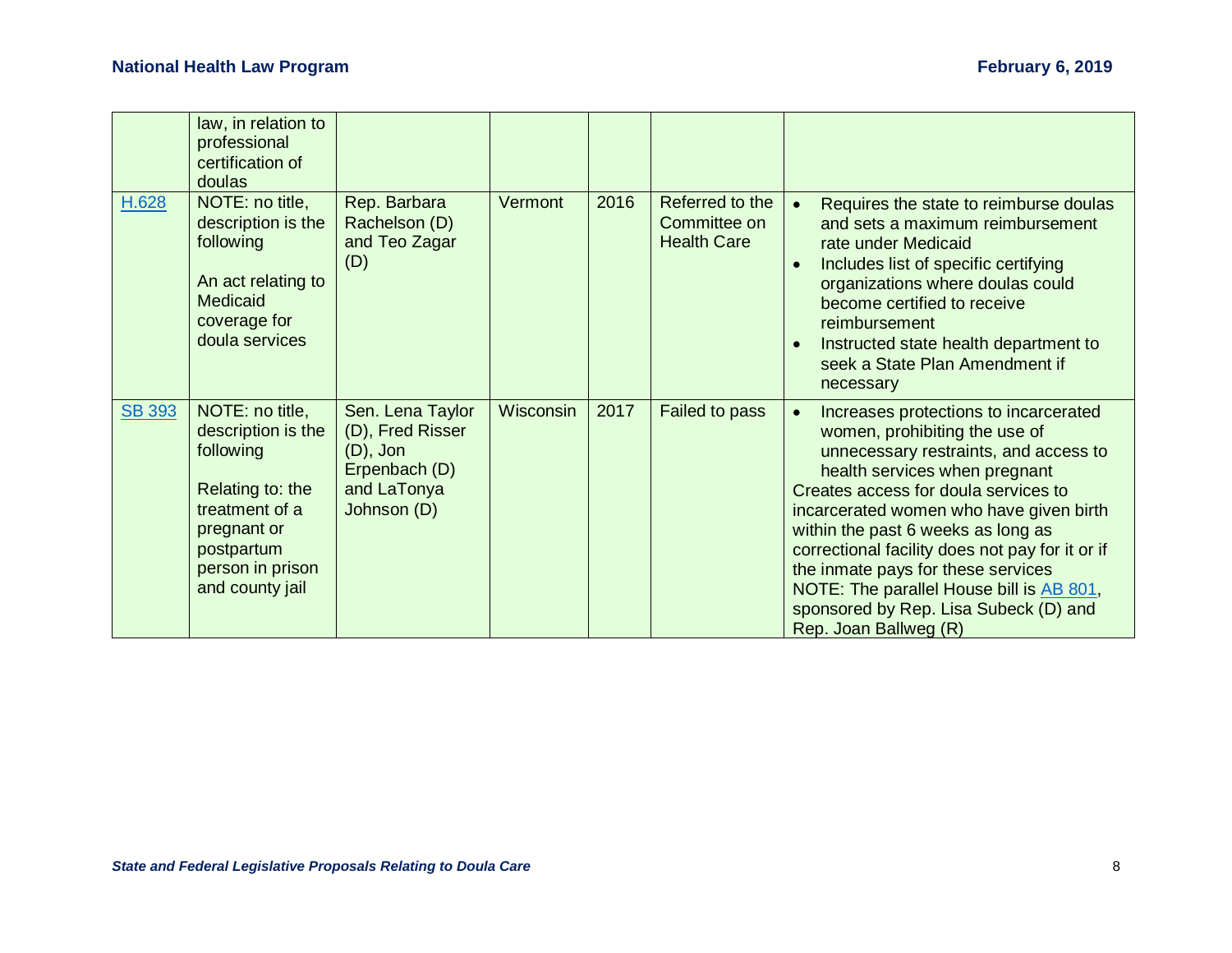|          | <b>FEDERAL BILLS THAT WERE INTRODUCED BUT HAVE NOT PASSED</b> |                                              |                  |                                                                                     |                                                                                                                                                                                                                                                                                                                                                                                                                                                                                                                                                                                                            |  |  |  |  |  |  |
|----------|---------------------------------------------------------------|----------------------------------------------|------------------|-------------------------------------------------------------------------------------|------------------------------------------------------------------------------------------------------------------------------------------------------------------------------------------------------------------------------------------------------------------------------------------------------------------------------------------------------------------------------------------------------------------------------------------------------------------------------------------------------------------------------------------------------------------------------------------------------------|--|--|--|--|--|--|
| BILL#    | <b>NAME</b>                                                   | <b>AUTHOR</b>                                | <b>YEAR</b>      | <b>STATUS</b>                                                                       | <b>MAJOR POINTS OF LEGISLATION</b>                                                                                                                                                                                                                                                                                                                                                                                                                                                                                                                                                                         |  |  |  |  |  |  |
| H.R.2286 | MOMS for the<br>21st Century Act                              | Rep. Lucille<br>Roybal-Allard<br>$(D-CA-40)$ | $2013 -$<br>2014 | Referred to<br>Subcommittee<br>on Health<br>Stuck in<br>subcommittee<br>for 6 years | Increases understanding and use of evidence-<br>based practices for improving maternal and<br>infant health through education, research, and<br>an interagency committee<br>Expands CDC research centers to include<br>Centers on Optimal Maternity Outcomes which<br>must research at least two different service<br>providers (i.e. doulas, physicians, home visiting<br>services, etc)<br>Encourages Center of Medicare and Medicaid to<br>test evidence-based services associated with<br>reduced maternal and infant mortality such as<br>doulas or promotoras                                        |  |  |  |  |  |  |
| S. 3494  | <b>MOMMIES Act</b>                                            | Sen. Cory<br>Booker (D-NJ)                   | 2017-<br>2018    | Referred to<br>Committee on<br>Finance                                              | Extends Medicaid coverage for postpartum<br>women to one full year after giving birth<br>Requires full Medicaid coverage for pregnant<br>and postpartum women, rather than coverage<br>limited to pregnancy-related services<br>Establishes a maternity care home<br>demonstration project<br>Extends the Affordable Care Act's primary care<br>bump to all primary care providers, including<br>women's health providers<br>Encourages increased access to doula care for<br>pregnant women<br>Researches telemedicine and its potential to<br>help improve Medicaid enrollee access to<br>maternity care |  |  |  |  |  |  |
| S.3363   | Maternal CARE<br>Act                                          | Sen. Kamala<br>Harris (D-CA)                 | 2017-<br>2018    | Referred to<br>Committee on<br>Finance                                              | Provides funding for evidence-based quality<br>$\bullet$<br>improvements that tackle racial disparities in<br>maternal health statistics                                                                                                                                                                                                                                                                                                                                                                                                                                                                   |  |  |  |  |  |  |

 $\mathcal{L}(\mathcal{L}^{\mathcal{L}}_{\mathcal{L}})$  and  $\mathcal{L}^{\mathcal{L}}_{\mathcal{L}}$  and  $\mathcal{L}^{\mathcal{L}}_{\mathcal{L}}$  and  $\mathcal{L}^{\mathcal{L}}_{\mathcal{L}}$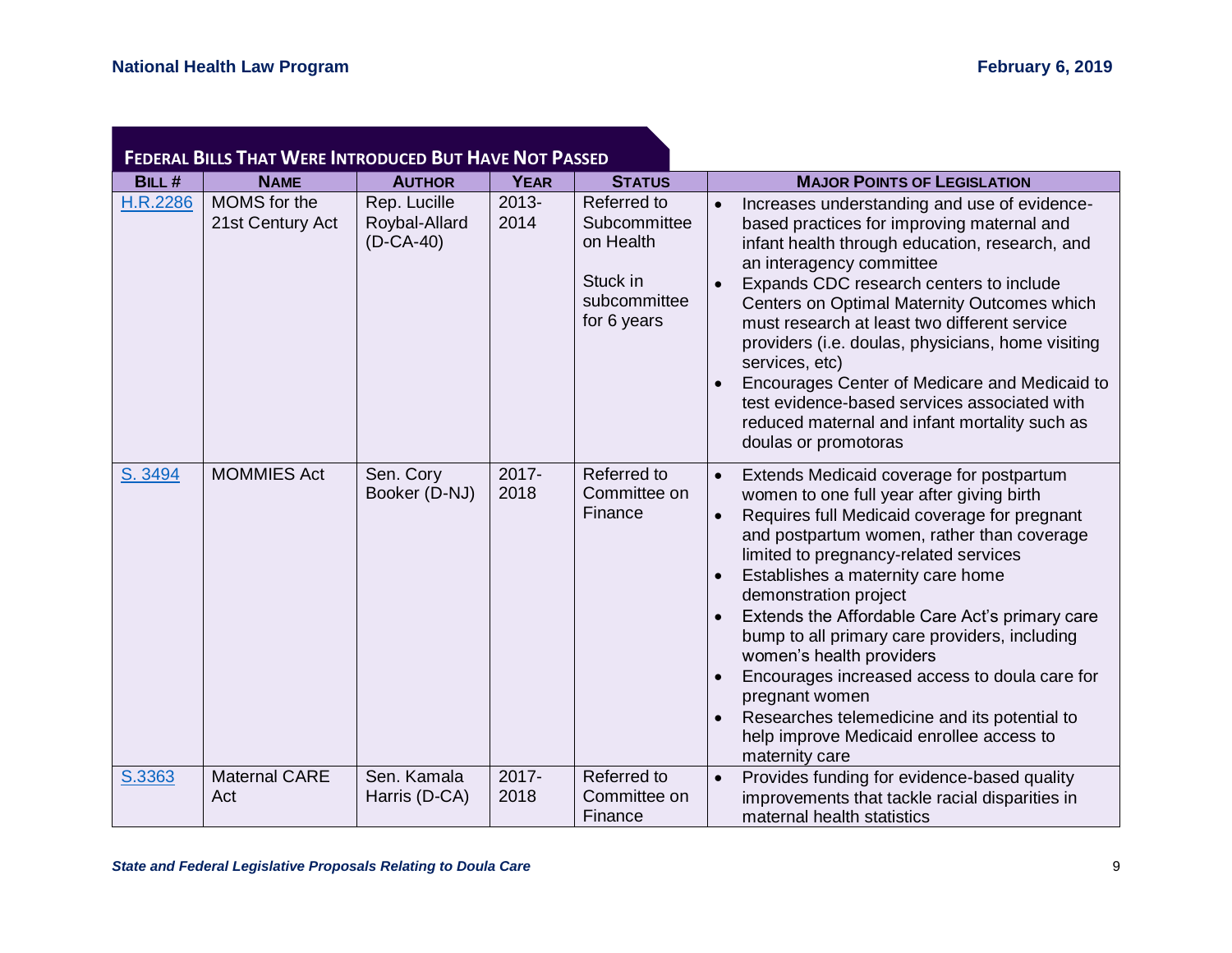|         |                                                           |                                   |                  |                                                                                    |           | Creates the Pregnancy Medical Home<br>Demonstration Project, to deliver integrated<br>health care services, including doula care, to<br>pregnant women and new mothers<br>Directs the National Academy of Medicine to<br>recommend how to incorporate implicit bias<br>training into physician education                                                                                                                                                                                                                                            |
|---------|-----------------------------------------------------------|-----------------------------------|------------------|------------------------------------------------------------------------------------|-----------|-----------------------------------------------------------------------------------------------------------------------------------------------------------------------------------------------------------------------------------------------------------------------------------------------------------------------------------------------------------------------------------------------------------------------------------------------------------------------------------------------------------------------------------------------------|
| S. 3568 | <b>Rural MOMS Act</b>                                     | Sen. Heidi<br>Heitkamp (D-<br>ND) | $2017 -$<br>2018 | Referred to the<br>Committee on<br>Health,<br>Education,<br>Labor, and<br>Pensions | $\bullet$ | Improves rural obstetric and maternal healthcare<br>through data collection and grants for health<br>interventions<br>Creates a training demonstration program which<br>provides grants to improve rural maternal and<br>obstetric care to individuals that provide these<br>services such as doulas<br>Requires Comptroller General of the United<br>States to submit reports to Congress identifying<br>gaps in maternal and obstetric care provided by<br>healthcare workers such as doulas, and an<br>implementation plan addressing these gaps |
| S.3660  | Health Equity and<br><b>Accountability Act</b><br>of 2018 | Sen. Mazie<br>Hirono (D-HI)       | $2017 -$<br>2018 | Referred to<br>Committee on<br>Finance                                             | $\bullet$ | Improves health outcomes for minorities through<br>improved data collection, funding of innovative<br>health interventions and improving access to<br>healthcare services<br>Expands CDC research centers to include<br>Centers on Optimal Maternity Outcomes which<br>may include research on doula labor support<br>Encourages Center of Medicare and Medicaid to<br>test evidence-based services associated with<br>reduced maternal and infant mortality such as<br>doulas or promotoras                                                        |
| S.3616  | Pregnant Women<br>in Custody Act                          | Sen. Rand<br>Paul (R-KY)          | 2017-<br>2018    | Referred to<br>Committee on<br>the Judiciary                                       | $\bullet$ | Improves pregnancy experiences of<br>incarcerated women through improved<br>education, research, and accommodations<br>during pregnancy<br>Requires data collection for the National<br><b>Prisoner Statistics Program and Annual Survey</b>                                                                                                                                                                                                                                                                                                        |